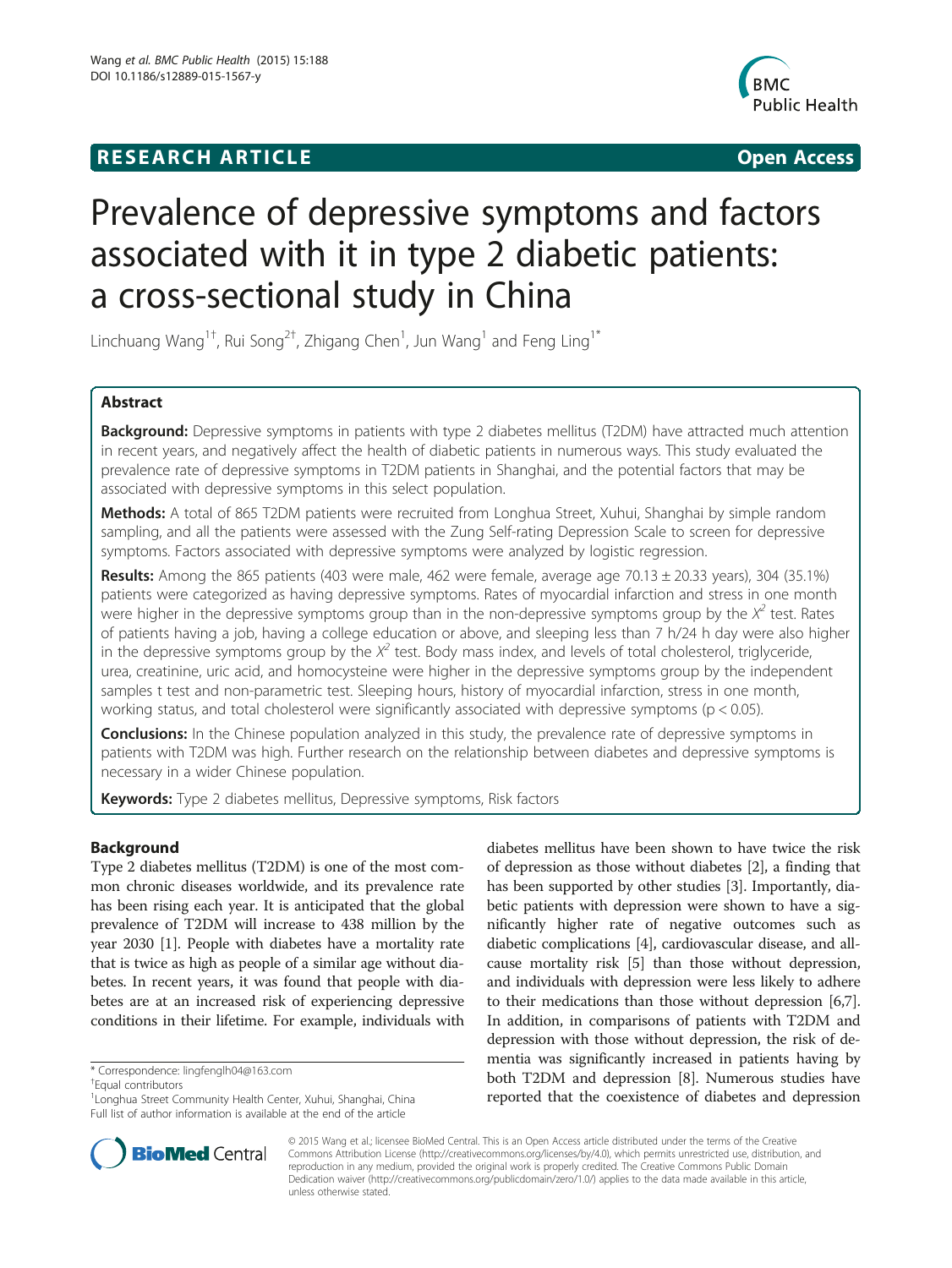was associated with increased healthcare costs [\[9,10\]](#page-4-0). It was also noted that effective treatment for depression may greatly attenuate the strong link between depression and mortality in an older population with T2DM [[11](#page-4-0)]. Sadly, this depression often remains unrecognized and untreated [[12](#page-4-0)], thus increasing the prevalence of depression among people with T2DM [[12,13](#page-4-0)]. Therefore, it is critical to diagnose depression in diabetic patients as early as possible and provide them with the corresponding treatments.

In Beijing, a city in northern China and the capital of the country, it was found that the prevalence rate of depressive symptoms in T2DM patients was 44.23% [\[14](#page-4-0)]. However, studies on the prevalence of depressive symptoms in patients with T2DM in Shanghai (a city in eastern China and the biggest city in country) were rare. In view of the high prevalence and the marked differences reported within China, it would also be important to learn about the prevalence of depressive symptoms in T2DM patients in Shanghai.

The purpose of this study was to identify the prevalence rate of depressive symptoms in T2DM patients and the risk factors related to depressive symptoms in Shanghai. These consequences need to be urgently considered to find efficient intervention methods to reduce the occurrence of complications and deaths of patients with both T2DM and depressive symptoms.

## Methods

## Research sample

The patients surveyed in this cross-sectional study were selected randomly from all the T2DM patients in Longhua Street, Xuhui, Shanghai. The calculation of the sample size was based on the finding that the prevalence rate of depressive symptoms in T2DM patients was 35.6% in the center region of China; the level of  $\alpha$  = 0.05, the allowable error =  $10\%$ , and invalid questionnaire rate =  $10\%$ . Based on these facts it was calculated that a total of 796 cases were needed for the present study. We were able to collect a total of 910 cases. Questionnaires with responses that did not meet the inclusion criteria and lacked sufficient data were excluded. Finally, 865 participants were included in this study. Subjects who met the following inclusion criteria were eligible for participation: (1) diagnosed as T2DM according to World Health Organization criteria in 1999; (2) without mental disease and related family history; (3) no history of drugs that influenced mental health; and (4) individuals who volunteered to participate in this study. Individuals who experienced acute complications of diabetes, those who indicated that they had serious heart, lung, kidney, or other organ dysfunctions, or had severe infection were excluded from the study.

The research protocol was approved by the Ethics Committee of Longhua Street Community Health Center. Researchers explained the purpose of the study and

procedures to the participants before their interviews. All the participants were informed that their participation was voluntary, and each of the participants signed an informed consent form.

## Measurements and assessments of depressive status

Demographic and clinical characteristics of the patients, such as age, sex, body mass index (BMI), work status, fasting blood glucose, triglycerides (TG), total cholesterol (TC), pre-existing medical conditions, and history of stress in one month, were collected in this study. Among them, "history of stress in one month" meant that the patients experienced stressful events such as changes in their work status or lost their jobs, or their lineal relatives got sick or died within a one month timeframe.

The Chinese version of the Zung Self-rating Depression Scale (ZSDS) was used to screen depressive symptoms. ZSDS was identified as a useful and well-validated questionnaire by Chinese psychiatrists [\[15\]](#page-4-0). ZSDS contains 20 items. Every item can be scored from 1 (where depressive symptoms are very seldom) to 4 (where depressive symptoms are most of the time). The total score was defined as the sum of the total numbers obtained in the 20 items, and the standardized score is equal to 1.25 times the total score. Subjects were classified according to their standardized scores. According to the Chinese norm of ZSDS, depressive symptoms were defined as a standardized score of 53 or higher; 53–62 indicates mild depressive symptoms, 63–72 indicates moderate depressive symptoms, and >72 indicates severe depressive symptoms [\[16](#page-4-0)]. In this study, the patients were divided into two groups for analysis: patients with their standardized scores ≥53 were classified as the "depressive symptoms" group, and patients with their standardized <53 were classified as the "non-depressive symptoms" group.

## Statistical analyses

Statistical analyses were performed with SPSS 19.0. Continuous variables were expressed as mean ± standard deviation. Discrete variables were expressed as absolute values and percentages. The comparison of continuous variables used the independent sample t-test or non-parametric test. Pearson's chi-square test or Fisher's exact test was used for the comparison of rates of discrete variables. Logistic regression analysis was used to evaluate the variables correlated with depressive symptoms in diabetic patients. p < 0.05 was considered as statistically significant.

## Results

## Demographic characteristics and disease-related parameters of diabetic patients in the depressive symptoms group and the non-depressive symptoms group

A total of 865 patients were included in the present study, and the response rate was 95.1%. Among them,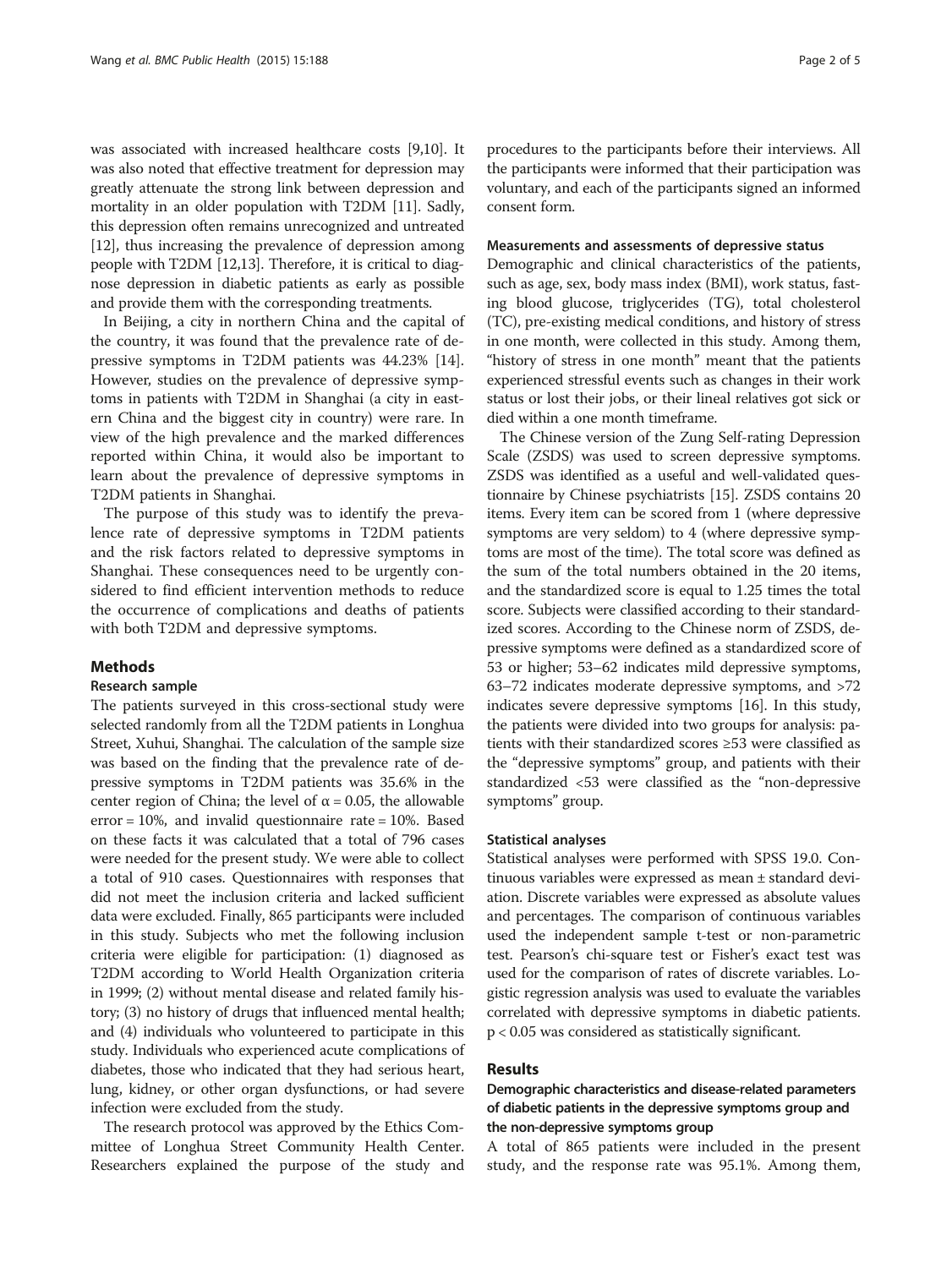403 (46.6%) were men and 462 (53.4%) were women. The mean  $(±$  standard deviation) age of the participants was  $70.13$  ( $\pm 20.33$ ) years. In this study, the prevalence rate of depressive symptoms was 35.1%, and the rates of mild, moderate, and severe depressive symptoms were 28.2%, 6.7%, and 0.2%, respectively.

The participants' main demographic characteristics are shown in Table 1. The rates of patients with a job and patients with a college education or above were higher in the depressive symptoms group than in the nondepressive symptoms group, and the average salary was higher in the depressive symptoms group.

The participants' disease-related parameters are presented in Table [2](#page-3-0). Diabetic patients with depressive symptoms had higher rates of myocardial infarction and stress in one month, and the rate of participants sleeping more than 7 h/24 h day was lower in the depressive symptoms group. BMI and the levels of TC, TG, urea, creatinine, uric acid, and homocysteine were higher in the depressive symptoms group than in the non-depressive symptoms group.

## Factors associated with depressive symptoms among participants with diabetes by logistic regression

Table [3](#page-3-0) shows factors associated with depressive symptoms among participants with diabetes. Participants who slept less than 7 h/24 h day had an average of 2.52 (95% confidence interval [CI] 1.59–3.98) higher depressive symptoms incidence compared with those who slept more than 7 h/24 h day ( $p < 0.001$ ). Participants with myocardial infarction had an average of 3.91 (95% CI 1.16–13.22) higher depressive symptoms incidence compared with those without myocardial infarction  $(p = 0.028)$ . Participants who had a job had an average of 1.68 (95% CI 1.13–2.48) higher depressive symptoms incidence compared with those who did not have a job  $(p = 0.010)$ . Participants who had a history of stress in one month had an average of 4.49 (95% CI 1.08–18.62) higher depressive symptoms incidence compared with those without stress  $(p = 0.039)$ . When TC raised 1 mmol/L, participants had an average of 1.29 (95% CI 1.09-1.53) higher depressive symptoms incidence  $(p = 0.003)$ 

## **Discussion**

This study shows for the first time the prevalence of depressive symptoms in a large group of patients with T2DM in Shanghai. Importantly, the study was conducted at the community level and the selection bias was reduced.

In this community-based sample of adult patients with T2DM, it was found that the prevalence rate of depressive symptoms in the participants was 35.1%. This rate was different from and lower than the rate in Beijing [[14\]](#page-4-0). This may be because of the possibility that people in different areas of China have different living habits, and thus more research in this field may be needed with the inclusion of more cities in China. Although the rate of depressive symptoms in Shanghai was not as high as rates of other cities in China, none of the patients was aware of his/her depressive symptoms, and therefore his/her depression did not get timely treatment. Evidence shows that efficacious pharmacological and psychosocial treatments are available to patients with depressive symptoms [\[17,18](#page-4-0)], but if a patient declined medication therapy, the physician could recommend interpersonal psychotherapy from a healthcare manager. If diabetic patients with depressive symptoms were treated in a timely manner, it may reduce the occurrence of complications and even death.

The second goal of this study was to find the differences between T2DM patients with and without depressive symptoms. Significant differences were found in the rates of myocardial infarction and stress, work status, sleeping hours, educational background, average salary, and in BMI and in levels of TC, TG, urea, creatinine, uric acid, and homocysteine. Notably, educational level and average salary were higher in the depressive symptoms group than in the non-depressive symptoms group. It may be possible that the patients in the depressive symptoms group had more pressures at their work.

Among the factors mentioned above, it was found that amount of sleeping hours, history of myocardial infarction and stress in one month, working status, and TC were significantly associated with the occurrence of

| Characteristic                                  | Non-depressive symptoms group Depressive symptoms group Overall subjects P-value |                        |                       |       |
|-------------------------------------------------|----------------------------------------------------------------------------------|------------------------|-----------------------|-------|
|                                                 | (ZSDS score <53)                                                                 | (ZSDS score $\geq$ 53) |                       |       |
| Gender (male,n/%)                               | 263/46.9                                                                         | 140/46.1               | 403/46.6              | 0.816 |
| Age (years)                                     | $69.25 + 18.51$                                                                  | $71.76 + 23.26$        | $70.13 + 20.33$       | 0.083 |
| Marriage status (married, n/%)                  | 495/88.7                                                                         | 263/87.7               | 758/88.3              | 0.65  |
| Working status (on job, n/%)                    | 216/38.5                                                                         | 146/48.0               | 362/41.8              | 0.007 |
| Educational background (college and above, n/%) | 98/17.5                                                                          | 76/25.6                | 174/20.3              | 0.005 |
| Average salary (RMB)                            | $4022.47 \pm 1726.62$                                                            | 4878.87 ± 1909.81      | $4254.18 \pm 1817.02$ | 0.000 |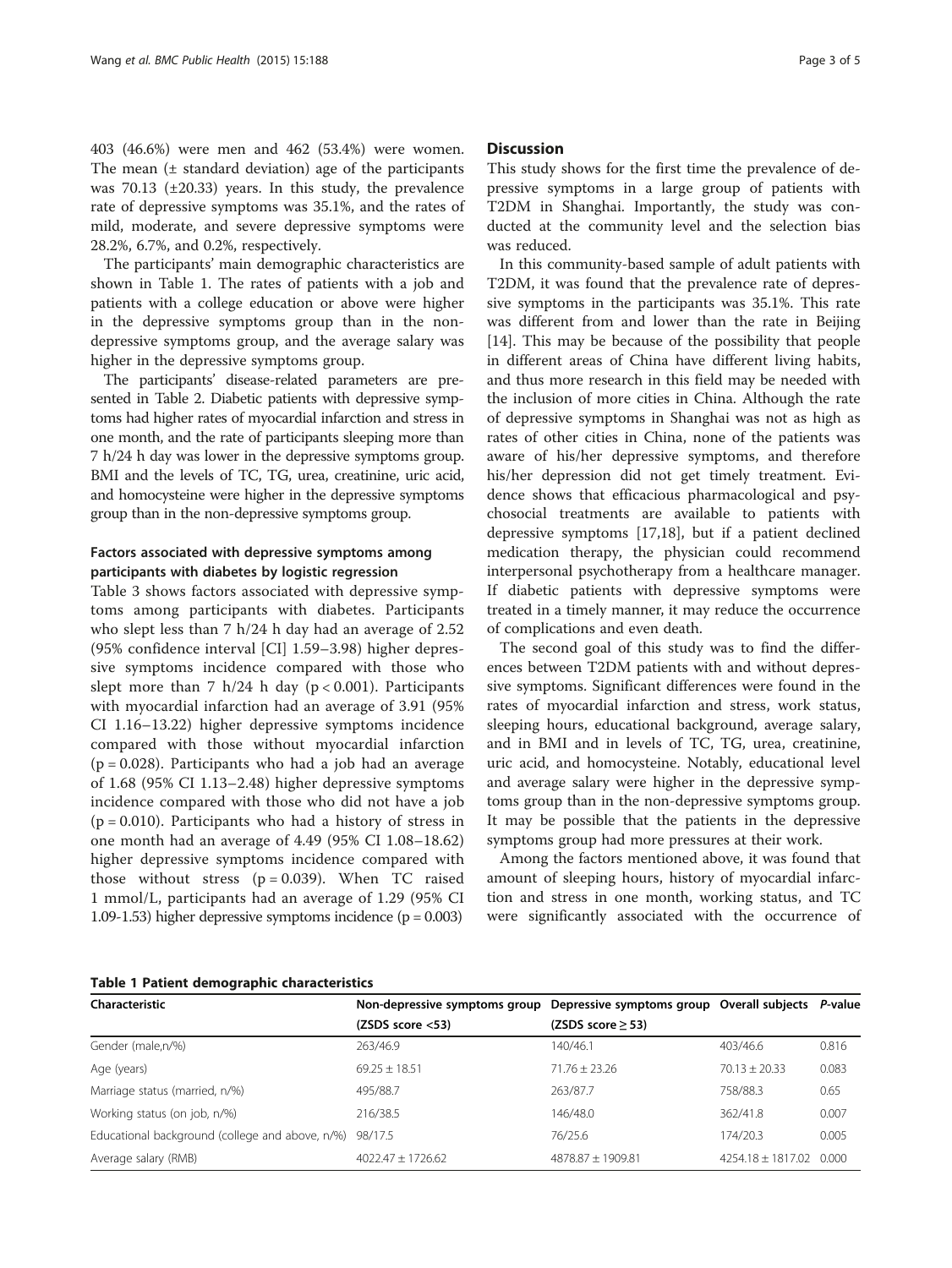| Characteristic                       | Non-depressive symptoms group | Depressive symptoms group | Overall subjects   | P-value |
|--------------------------------------|-------------------------------|---------------------------|--------------------|---------|
|                                      | (ZSDS score <53)              | (ZSDS score $\geq$ 53)    |                    |         |
| History(n/%)                         |                               |                           |                    |         |
| Hypertension                         | 424/75.6                      | 240/79.2                  | 664/76.9           | 0.23    |
| Valvular heart disease               | 7/1.3                         | 5/1.7                     | 12/1.4             | 0.63    |
| Dyslipidaemia                        | 197/35.2                      | 104/34.3                  | 301/34.9           | 0.801   |
| Myocardial infarction                | 7/1.2                         | 11/3.6                    | 18/2.1             | 0.020   |
| Stress in one month                  | 4/0.7                         | 9/3.0                     | 13/1.5             | 0.01    |
| Sleeping hours(>7 h / 24 h day, n/%) | 148/26.6                      | 42/16.3                   | 190/23.3           | 0.001   |
| BMI ( $\text{kg/m}^2$ )              | $24.10 \pm 3.11$              | $24.54 \pm 3.23$          | $24.25 \pm 3.16$   | 0.047   |
| SBP (mmHg)                           | $127.84 \pm 9.68$             | $127.34 \pm 9.95$         | $127.66 \pm 9.77$  | 0.47    |
| DBP (mmHg)                           | $77.61 \pm 6.10$              | $77.40 \pm 6.44$          | $77.53 \pm 6.22$   | 0.64    |
| FBG (mmol/L)                         | $7.05 \pm 1.73$               | $6.94 \pm 1.56$           | $7.01 \pm 1.67$    | 0.39    |
| $HbA1C$ (%)                          | $6.69 \pm 1.31$               | $6.62 \pm 0.93$           | $6.67 \pm 1.19$    | 0.40    |
| TC (mmol/L)                          | $5.23 \pm 1.09$               | $5.82 \pm 2.51$           | $5.23 \pm 1.09$    | 0.00    |
| TG (mmol/L)                          | $1.96 \pm 1.13$               | $2.13 \pm 1.10$           | $2.02 \pm 1.12$    | 0.036   |
| Urea (mmol/L)                        | $6.71 \pm 4.00$               | $15.08 \pm 22.11$         | $10.06 \pm 14.88$  | 0.00    |
| Creatinine (µmol/L)                  | $72.40 \pm 25.12$             | $80.15 \pm 24.92$         | $75.58 \pm 25.31$  | 0.00    |
| Uric acid (umol/L)                   | $294.49 \pm 89.86$            | $308.55 \pm 77.81$        | $300.25 \pm 85.35$ | 0.038   |
| Homocysteine (µmol/L)                | $8.53 \pm 4.47$               | $10.93 \pm 9.44$          | $9.49 \pm 6.98$    | 0.00    |
| Diabetes duration (years)            | $8.69 \pm 6.89$               | $9.58 \pm 7.32$           | $9.00 \pm 7.05$    | 0.077   |

<span id="page-3-0"></span>Table 2 Disease-related parameters of T2DM patients with and without depressive symptoms

depressive symptoms in T2DM patients by logistic regression. Thus, in future studies, researchers should pay more attention to patients who comply with the factors mentioned above, and intervene on behalf of diabetic patients with regard to those factors that play a significant role in the prevention of depressive symptoms.

This study was conducted at the community level and without the influence of the hospital environment on diabetic patients, thus selection bias was reduced. Furthermore, this study shows for the first time the prevalence of depressive symptoms of T2DM patients in the biggest city in China. In addition, we also found statistically significant factors associated with depressive symptoms.

Although this study produced important results, there were some limitations. First, the diagnosis of depressive symptoms was by ZSDS only. It would have been more reliable if the study diagnosed depressive symptoms combined with other scales. Specifically, the average age of the participants in the study was 70.13 years and for people of this age, diagnosis depressive symptoms combined with the Geriatric Depression Scale may be more appropriate. Second, the patients in this study were from one community only, which may not reflect the total disease status of Shanghai. Third, it was not possible to control for other potentially significant unmeasured factors such as family history of other diseases, or other environmental factors, or therapeutic adherence. Combined with the findings of previous studies that both micro- and macro-vascular diabetic complications are enhanced by the presence of depression [[19](#page-4-0)] in T2DM patients, and that depression may speed the death of diabetic patients [[20,21](#page-4-0)], future studies will be necessary to investigate more patients from different communities, and more factors will need to be measured that may be

Table 3 Risk factors associated with depressive symptoms in diabetic patients by logistic regression analysis

| Characteristic                                       | P-value | ΟR   | 95% CI        |
|------------------------------------------------------|---------|------|---------------|
| Sleeping hours (reference $> = 7$ h/24 h day)        | 0.000   | 2.52 | 1.59-3.98     |
| History of myocardial infarction(reference no MI)    | 0.028   | 3.91 | 1.16-13.22    |
| Working status (reference not on job)                | 0.010   | 1.68 | $1.13 - 2.48$ |
| History of stress in one month (reference no stress) | 0.039   | 4.49 | 1.08-18.62    |
| TC (mmol/L)                                          | 0.003   | 1.29 | 1.09-1.53     |